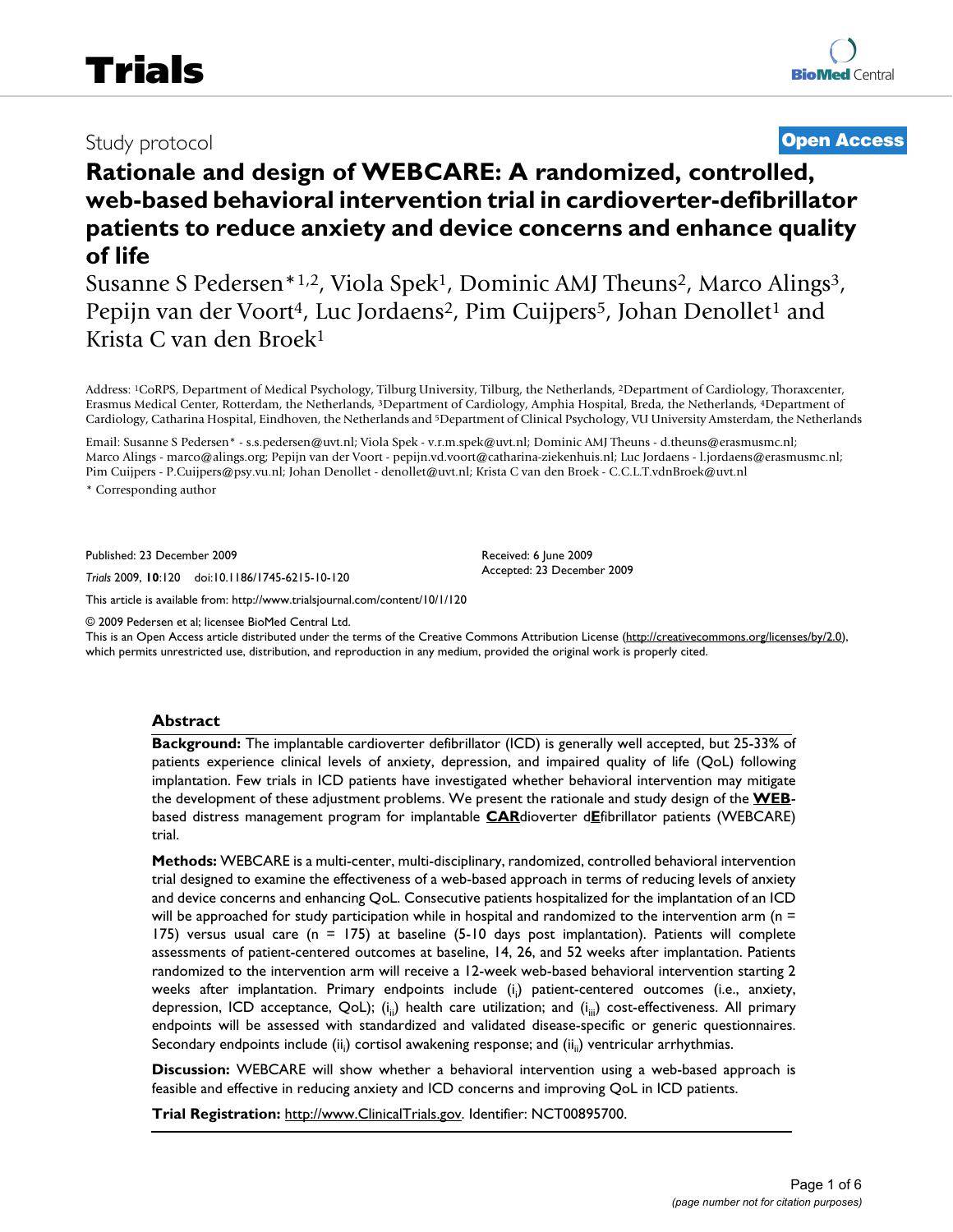# **Background**

Implantable cardioverter defibrillator (ICD) therapy is considered the treatment of choice for the prevention of sudden cardiac death (SCD) both in patients who have survived life-threatening arrhythmias (secondary prevention) and in patients at risk for these arrhythmias due to coronary artery disease and left ventricular dysfunction (primary prevention) [1]. The number of ICD implantations has risen considerably, since the first ICD was implanted in humans [2-4]. This increase in implantation rates can in part be attributed to expansion of the indications for ICD implantation to also include primary prevention, due to ICD therapy being superior to antiarrhythmic drugs in the prevention of SCD in these highrisk patients [5-7].

Despite the medical benefits of ICD therapy, and the device generally being well accepted by the majority of patients [8], 25-33% of patients experience clinical levels of anxiety, depression, and impaired quality of life (QoL) following implantation [9-12]. These difficulties may be attributed to actual ICD shocks [13,14], but also to devicerelated concerns including fear of shocks [15,16], ICD advisories (i.e., a notification from ICD manufacturers that the hardware may potentially malfunction) [17], and the psychological make-up of the patient, including lack of optimism [18] and personality factors, such as the *distressed* (Type D) personality [11,12,19]. The prevention of the manifestation of psychological distress in ICD patients is important, given preliminary evidence that distress may increase the risk of ventricular tachyarrhythmias [20-22]. Hypercortisolemia, reflecting a dysregulation of the hypothalamus-pituitary-adrenocortical axis, may provide one of the mechanisms linking psychological factors to ventricular tachyarrythmias due to increased inflammation arising from chronic stress [23].

Preliminary evidence suggests that ICD patients benefit from psychological and behavioral intervention, with the largest effect being found in reductions of symptoms of anxiety and improved exercise capacity [24]. One intervention trial has also found a reduction in cortisol levels [25]. However, the number of large-scale intervention trials in ICD patients is scarce [24,26], with the majority of these trials having used a nurse-based approach, cognitive behavioral therapy as stand-alone therapy, or in combination with cardiac rehabilitation. A web-based intervention may be equally effective and have advantages over these more traditional forms [27]. Advantages of a web-based intervention include its low-threshold accessibility via the internet, which makes it logistically feasible for most patients to participate, as they do not have to take time off work, but can access the intervention at home in their own time. In addition, a web-based approach safeguards the patient's anonymity, and the patient avoids the stigma

associated with traditional, face-to-face therapy. Such an approach may be particularly useful for patients with a Type D personality profile, who are at increased risk of adverse health outcomes, as they do not share their emotions in social interactions due to fear of rejection [28].

# **Design**

The **WEB**-based distress management program for implantable **CAR**dioverter d**E**fibrillator patients (WEB-CARE) is a Dutch multi-center, multi-disciplinary, randomized, controlled behavioral intervention trial designed to examine the effectiveness and feasibility of a web-based approach in terms of reducing levels of anxiety and device concerns and enhancing QoL in ICD patients. The trial has been registered on <http://www.ClinicalTrials.gov> (NCT00895700).

### *Study population and eligibility criteria*

Consecutive patients ( $N = 350$ ) hospitalized for the implantation of an ICD in three medical centers in The Netherlands will be approached for study participation while in hospital and randomized to the intervention arm  $(n = 175)$  versus usual care  $(n = 175)$  at baseline (5-10) days post implantation). Patients (i) being implanted with an ICD, (ii) between 18-75 years of age, (iii) speaking and understanding Dutch, (iv) with access to and ability to use the internet, and (v) providing written informed consent will be eligible to participate. Patients with a life expectancy less than 1 year, with a history of psychiatric illness other than affective/anxiety disorders, on the waiting list for heart transplantation, or with insufficient knowledge of the Dutch language will be excluded.

### *Study procedure, randomization and follow-up*

The study protocol will be approved by the medical ethics committees of the participating centers. The study will be conducted according to the Declaration of Helsinki, as amended in 2008 by the World Medical Association, and all patients will be informed orally and in writing about the purpose, rights, and possible benefits/risks of the study.

Patients will be invited to participate in the study while hospitalized for their ICD implantation. Patients responding positively to the invitation will be given the informed consent form and the baseline questionnaire package. In order to avoid measuring pre-operative stress, patients will be asked to complete the baseline assessment between 5 and 10 days  $(T_0)$  after implantation. If the baseline questionnaire is not returned within 7 days, patients will receive a reminder telephone call. When the signed informed consent form and completed baseline assessments are received at the trial coordinating center, the coordinating center will randomize the patient either to the treatment arm or to usual care. There will be a separate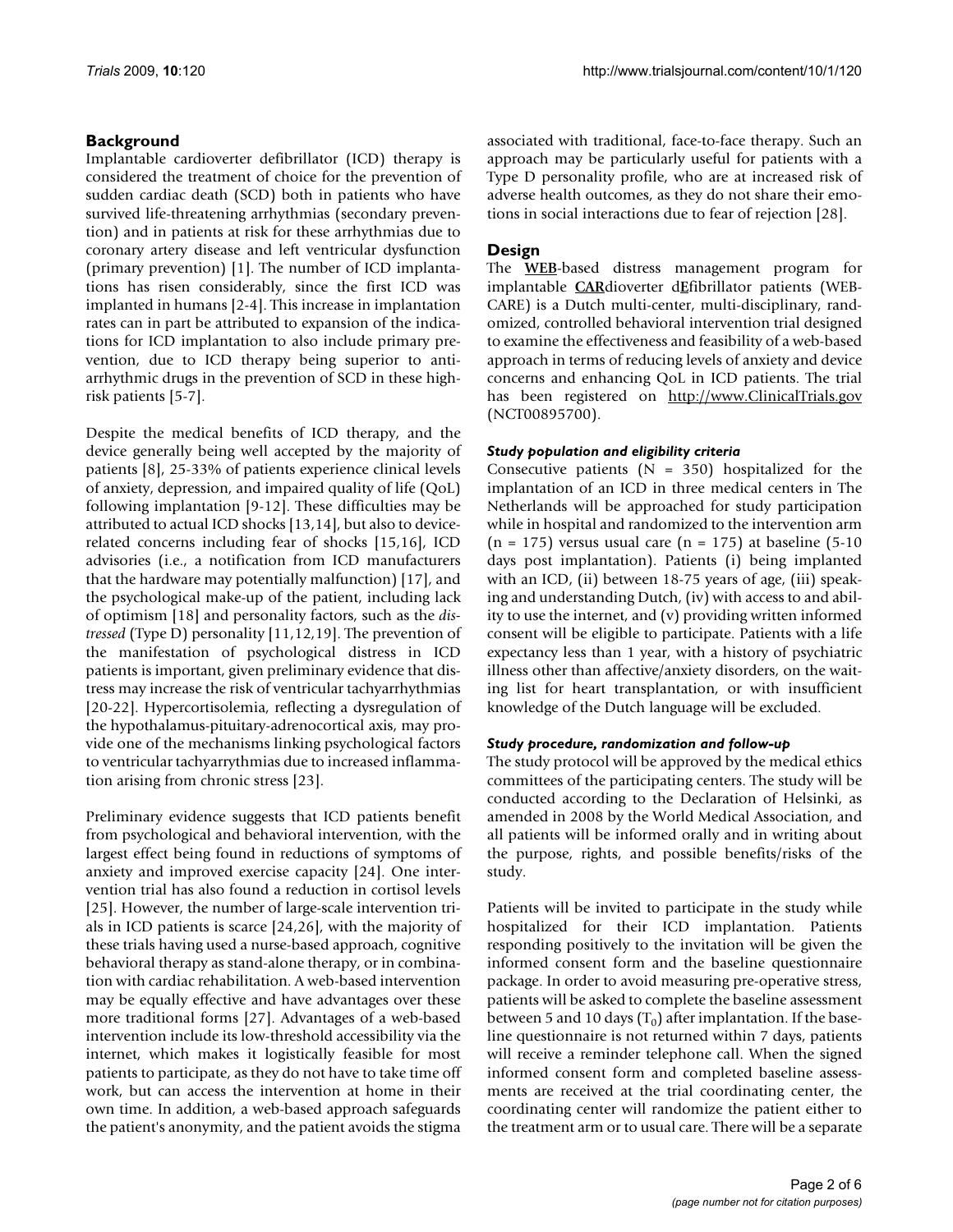randomization list for each participating hospital. The patient will be informed by telephone to which condition he/she has been randomized and the procedure for the rest of the study. If the patient is randomized to the internet intervention, he/she will receive a login and password in order to be able to access the intervention. The day of randomization will be the first day of the intervention period, with the duration of the intervention being 12 weeks. For both study conditions, the follow-up assessments will take place 14  $(T_1)$ , 26  $(T_2)$ , and 52 weeks  $(T_3)$ post implantation. All randomized patients, irrespective of condition, will be followed until the scheduled study end. A schematic representation of the study design is shown in Figure 1.

# *Study endpoints*

Primary endpoints include (i<sub>i</sub>) patient-centered outcomes (i.e., anxiety, depression, ICD acceptance, QoL);  $(i_{ii})$ health care utilization; and  $(i_{iii})$  cost-effectiveness of the intervention. Secondary endpoints include (ii<sub>i</sub>) cortisol awakening response; and  $(ii_{ii})$  ventricular arrhythmias.

# *Assessment of primary endpoints*

All primary endpoints in addition to psychological factors, such as Type D personality [29], will be assessed with standardized and validated measures shown to have acceptable psychometric properties (Table 1). Diseasespecific measures include the Florida Shock Anxiety Scale [30], the Minnesota Living with Heart Failure questionnaire [31], the ICD Patient Concerns questionnaire [16], and the Florida Patient Acceptance Survey [32,33].

### *Assessment of secondary endpoints*

Salivary cortisol will be assessed, using the Salivette (manufactured by Sarstedt, Etten-Leur, The Netherlands), at 3 out of the 4 time points, corresponding to the assessment of patient-centered outcomes and psychological variables (i.e.,  $T_0 = 5$  to 10 days after ICD implantation;  $T_1 = 14$ weeks post-implantation;  $T_3 = 52$  weeks post-implantation). Due to test-retest reliability characteristics of cortisol [34,35], samples will be taken on two consecutive weekdays at each time point. Four samples will be taken at each time point and on the consecutive day, that is (a) when waking up, (b)  $1/2$  hour later, (c)  $11.00$  a.m., and (d) 3.00 p.m. Samples will be sent to the coordinating trial center, where they will be stored at -20°Celsius until assayed.

Information on ventricular arrhythmias will be gathered from the electrograms stored by the ICD that will be reviewed and classified by two experienced electrophysiologists from the EP staff of the participating centers, who are blind to whether patients are assigned to the treatment or usual care arm. In case the two reviewers disagree about the diagnosis, a third one will be consulted to reach a consensus. For each episode, the date, type, and mean cycle length of the tachyarrhythmia will be recorded, as well as the type and outcome of delivered ICD therapy. The



**Figure 1 Schematic representation of the study procedure**.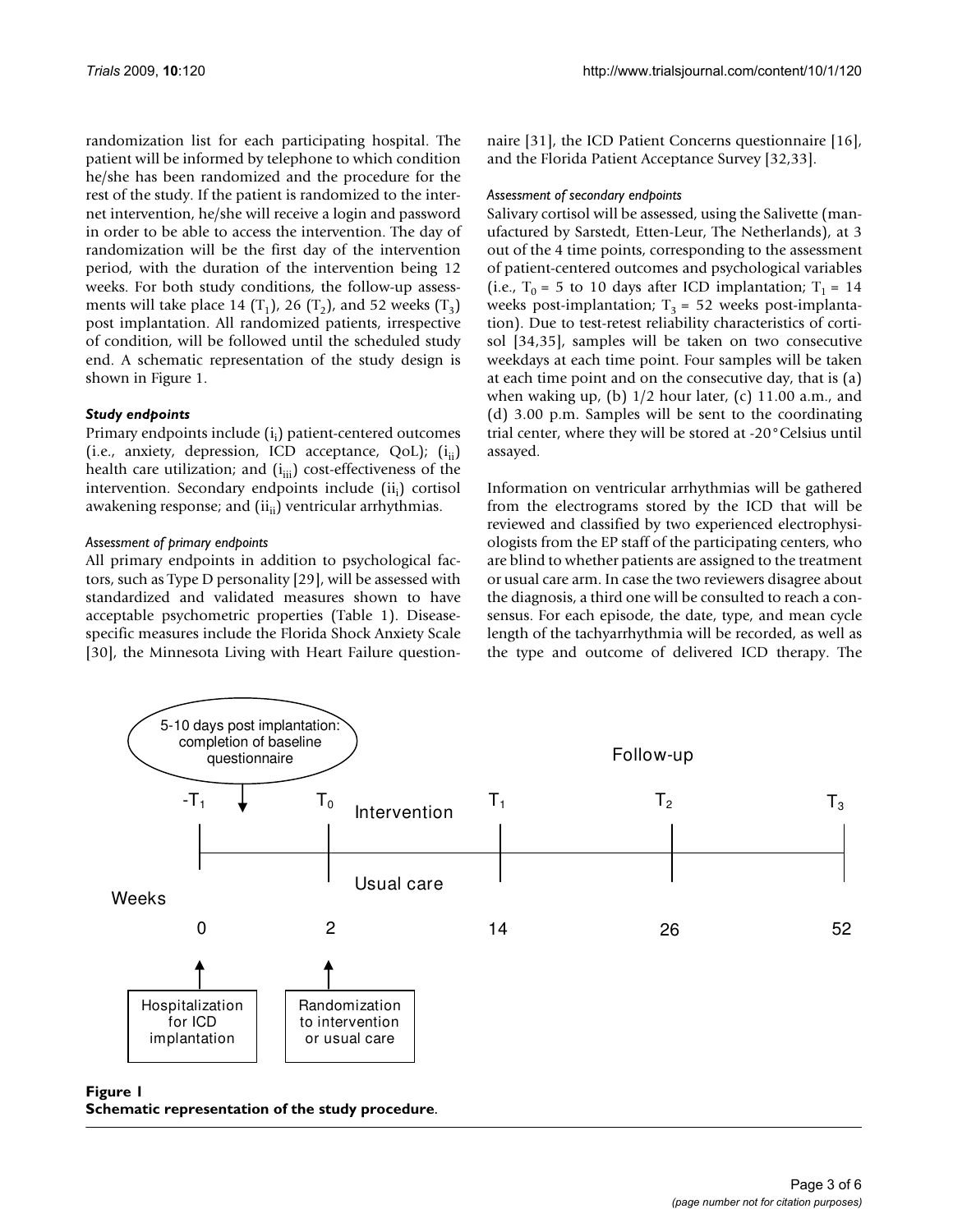| Construct                                      | Questionnaire    |                                                                             |   | $T_0$ $I_1$  | $T_2$ , $T_3$ |              |
|------------------------------------------------|------------------|-----------------------------------------------------------------------------|---|--------------|---------------|--------------|
| Anxiety                                        | STAI-S           | State Trait Anxiety Inventory (state only)                                  | x | $\mathbf{x}$ | $x \times$    |              |
|                                                | <b>FSAS</b>      | Florida Shock Anxiety Scale                                                 | x | x            | x             | $\mathbf{x}$ |
|                                                | <b>PDS</b>       | Posttraumatic Stress Scale                                                  |   | $\mathbf{x}$ | $\mathbf{x}$  | $\mathbf{x}$ |
|                                                | DAI-4            | Denollet Anxiety Inventory                                                  | x | $\mathbf{x}$ | $\mathbf{x}$  | $\mathbf{x}$ |
| Depressive symptoms                            | <b>HADS</b>      | Hospital Anxiety and Depression Scale                                       | x | $\mathbf{x}$ | $\mathbf{x}$  | $\mathbf{x}$ |
|                                                | PHO-9            | Patient Health Questionnaire                                                | x | $\mathbf{x}$ | $\mathbf{x}$  | $\mathbf{x}$ |
| Quality of life                                | $SF-12$          | Short Form Health Survey 12                                                 | x | $\mathbf{x}$ | $\mathbf{x}$  | $\mathbf{x}$ |
|                                                | <b>MLWFO</b>     | Minnesota Living With Heart Failure Questionnaire                           | x | $\mathbf{x}$ | $\mathbf{x}$  | $\mathbf{x}$ |
| ICD concerns                                   | <b>ICDC</b>      | <b>ICD Patient Concerns Questionnaire</b>                                   | x | $\mathbf{x}$ | $\mathbf{x}$  | $\mathbf{x}$ |
| ICD acceptance                                 | <b>FPAS</b>      | Florida Patient Acceptance Survey                                           | x | $\mathbf{x}$ | $\mathbf{x}$  | $\mathbf{x}$ |
| Health care utilization and cost-effectiveness | TiC-P            | Trimbos/iMTA questionnaire for Costs associated with<br>Psychiatric Illness | x |              |               | x            |
| Type D personality                             | DS <sub>14</sub> | Type D Scale                                                                | x | $\mathbf{x}$ | x             | x            |

**Table 1: Patient-centered outcomes and psychological factors assessed in the trial**

**T**<sub>0</sub> = Baseline; **T**<sub>1</sub> = 14 weeks; **T**<sub>2</sub> = 26 weeks; **T**<sub>3</sub> = 52 weeks.

arrhythmia will be classified as (1) ventricular tachyarrhythmia or (2) atrial tachyarrhythmia without a coexistent ventricular arrhythmia. Therapy triggered by ventricular tachyarrhythmia will be considered as appropriate, while therapy delivered for atrial tachyarrhythmia (including atrial fibrillation, atrial flutter, atrial tachycardia, sinus tachycardia) or T wave oversensing and noise will be defined as inappropriate

#### *Intervention versus usual care*

Patients randomized to the treatment arm will receive an internet-based intervention starting 2 weeks after implantation. They will receive a username and password to access the intervention via the web. Every week an automated email will be sent to the participants to explain the contents and exercises for the coming week. All the information, as well as the exercise forms, will be downloadable from the website in case participants prefer to read the information on paper. Master's level psychology students, trained and supervised by psychologists will provide feedback on the completed exercises. This feedback is not meant to be therapeutic; it will be directed toward mastering the problem-solving strategies. The maximum amount of time the psychology students should spend on feedback will be 60 minutes per participant. The components of the intervention are presented in Table 2. The intervention has to be completed within 12 weeks, as we learnt in an earlier trial that one session a week is too fast a pace for most people. A typical session takes about 30 minutes and consists of an introduction, a discussion of the previous lesson's homework, new theory and homework for the subsequent week. The sessions are designed to be followed on a weekly or two-weekly basis. These time indications may vary among users. Besides the sessions, the participants have several resources at their disposal: a homework station, extra information, reading tips, useful links, and addresses for additional help. Patients randomized to the usual care arm will receive care as it is standardly offered to ICD patients in the three centers, comprised of an information booklet about ICD treatment, standard clinical follow-up visits, and home monitoring of the device (if applicable).

### *Statistical analysis and power calculation*

The trial is designed to show whether a web-based behavioral intervention is effective in improving patient-centered outcomes compared to usual care. The power analysis was performed in relation to anxiety as the primary endpoint, since anxiety is a pertinent outcome measure in ICD patients due to the unique feature of the ICD

**Table 2: Components of the 12-week web-based intervention**

| Components                                              | Topics dealt with                                   |
|---------------------------------------------------------|-----------------------------------------------------|
| • Psycho-education about the ICD                        | • Emotional reactions to ICD therapy                |
| • Problem-solving skills                                | • Which aspects of ICD therapy may lead to distress |
| • Cognitive restructuring                               | • How to deal with shocks                           |
|                                                         | • Disease-specific issues and fears                 |
| • Relaxation training                                   | • How to prevent the avoidance of activities        |
| • Personalized feedback by a therapist via the computer | • Interpretation of bodily symptoms                 |
|                                                         | • How to cope with uncertainty                      |
|                                                         | • Help-seeking behaviour                            |
|                                                         | • How to cope with stress                           |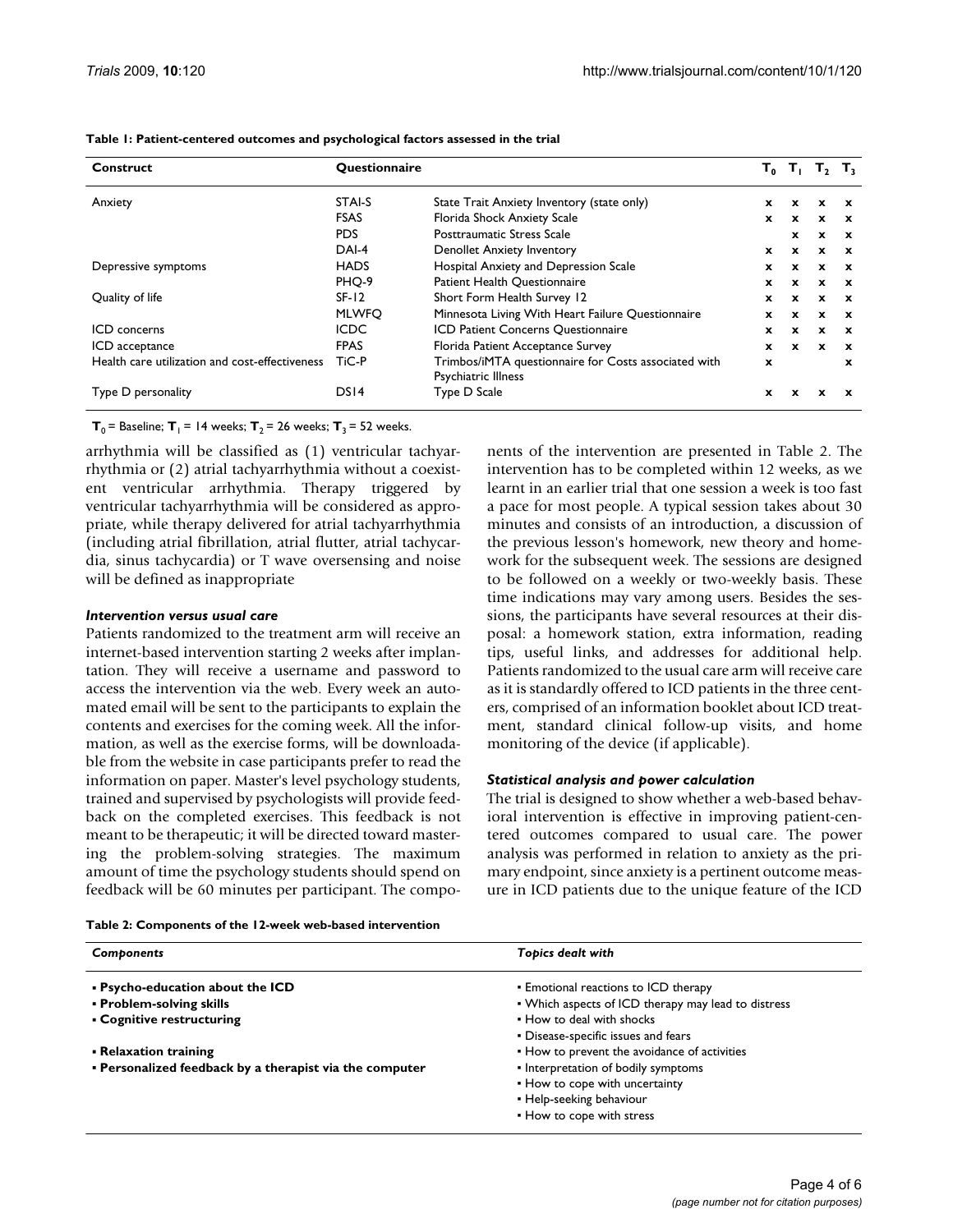being able to provide a shock. With (i) an expected between group effect size of .30., based on a recent metaanalysis of web-based intervention for symptoms of anxiety and depression [36] and taking into consideration that our population consists partly of patients with subclinical anxiety and depression levels; (ii) alpha =  $0.05$ ; (iii) power = 0.80 (two-sided test), 350 patients are needed (i.e., 175 in each condition). Although we had a response rate of 82% in an earlier study [16,19], based on a more conservative response rate of 50%, 700 patients need to be approached.

The effectiveness of the intervention will be examined using the intention-to-treat principle, with the inclusion of all randomized participants in the statistical analysis regardless of whether they completed the intervention or the follow-up measurements. Missing data will be imputed using regression imputation techniques. Univariable and multivariable regression analyses (both linear and Cox proportional hazard regression analysis) and analysis of variance and analysis of covariance with repeated measures will be used to investigate the effect of the intervention on the endpoints. The type of regression analysis will depend on the endpoint in question. Demographic, clinical and psychological variables will be included in multivariable analyses in order to control for their potential confounding effects. A p-value < 0.05 will be used to indicate statistical significance. All data will be analyzed using SPSS 17.0 for Windows (SPSS Inc., Chicago, Illinois).

# **Discussion**

The ICD is generally well accepted by patients [8], but 25- 33% of patients experience clinical levels of anxiety, depression, and impaired QoL following implantation [9- 12].

Preliminary evidence suggests that psychological and behavioral intervention may mitigate the development of adjustment problems in ICD patients, but the number of large-scale intervention trials in ICD patients is scarce [25- 27]. In addition, all of these trials have used a nurse-based approach, cognitive behavioral therapy as stand-alone therapy, or in combination with cardiac rehabilitation. A web-based intervention may be equally effective and have advantages over these more traditional forms [28]. The **WEB**-based distress management program for implantable **CAR**dioverter d**E**fibrillator patients (WEBCARE) is a multi-center, multi-disciplinary, randomized, controlled behavioral intervention trial designed to examine whether a web-based approach leads to better patient-centered outcomes, in terms of reduced levels of anxiety and device concerns and improved QoL. The trial aims to include 350 patients from three Dutch centers.

# **Abbreviations**

ICD: Implantable cardioverter defibrillator; QoL: Quality of life; SCD: Sudden cardiac death.

# **Competing interests**

The authors declare that they have no competing interests.

# **Authors' contributions**

SSP in collaboration with VS, JD and KCB designed the study. PC provided the basis for the intervention, which was adapted by SSP, VS and KCB for ICD patients. SSP drafted the manuscript. VS, DT, MA, PV, LJ, PC, JD and KCB revised the manuscript critically. All have given their final approval of the version to be published.

# **Acknowledgements**

This trial is supported with grant no. 300020002 from ZonMw - The Netherlands Organisation for Health Research and Development, the Hague, The Netherlands. We would like to thank Peter Zaadstra from STIN (Stichting ICD dragers Nederland - Association for Dutch ICD patients) for his willingness to serve as consultant on the trial.

### **References**

- Zipes DP, Camm AJ, Borggrefe M, Buxton AE, Chaitman B, Fromer M, Gregoratos G, Klein G, Moss AJ, Myerburg RJ, Priori SG, Quinones MA, Roden DM, Silka MJ, Tracy C, Smith SC Jr, Jacobs AK, Adams CD, Antman EM, Anderson JL, Hunt SA, Halperin JL, Nishimura R, Ornato JP, Page RL, Riegel B, Blanc JJ, Budaj A, Dean V, Deckers JW, Despres C, Dickstein K, Lekakis J, McGregor K, Metra M, Morais J, Osterspey A, Tamargo JL, Zamorano JL, American College of Cardiology/American Heart Association Task Force; European Society of Cardiology Committee for Practice Guidelines; European Heart Rhythm Association; Heart Rhythm Society: **[ACC/AHA/ESC 2006](http://www.ncbi.nlm.nih.gov/entrez/query.fcgi?cmd=Retrieve&db=PubMed&dopt=Abstract&list_uids=16935995) Guidelines for Management of Patients With Ventricular [Arrhythmias and the Prevention of Sudden Cardiac Death: a](http://www.ncbi.nlm.nih.gov/entrez/query.fcgi?cmd=Retrieve&db=PubMed&dopt=Abstract&list_uids=16935995) report of the American College of Cardiology/American Heart Association Task Force and the European Society of Cardiology Committee for Practice Guidelines (writing committee to develop Guidelines for Management of Patients With Ventricular Arrhythmias and the Prevention of Sudden Cardiac Death): developed in collaboration with the European Heart Rhythm Association and the Heart [Rhythm Society.](http://www.ncbi.nlm.nih.gov/entrez/query.fcgi?cmd=Retrieve&db=PubMed&dopt=Abstract&list_uids=16935995)** *Circulation* 2006, **114:**e385-484.
- 2. Crespo EM, Kim J, Selzman KA: **[The use of implantable cardio](http://www.ncbi.nlm.nih.gov/entrez/query.fcgi?cmd=Retrieve&db=PubMed&dopt=Abstract&list_uids=15894866)[verter defibrillators for the prevention of sudden cardiac](http://www.ncbi.nlm.nih.gov/entrez/query.fcgi?cmd=Retrieve&db=PubMed&dopt=Abstract&list_uids=15894866) [death: a review of the evidence and implications.](http://www.ncbi.nlm.nih.gov/entrez/query.fcgi?cmd=Retrieve&db=PubMed&dopt=Abstract&list_uids=15894866)** *Am J Med Sci* 2005, **329:**238-246.
- 3. Seidl K, Senges J: **[Worldwide utilization of implantable cardio](http://www.ncbi.nlm.nih.gov/entrez/query.fcgi?cmd=Retrieve&db=PubMed&dopt=Abstract&list_uids=12766509)[verter/defibrillators now and in the future.](http://www.ncbi.nlm.nih.gov/entrez/query.fcgi?cmd=Retrieve&db=PubMed&dopt=Abstract&list_uids=12766509)** *Card Electrophysiol Rev* 2003, **7:**5-13.
- 4. Lloyd-Jones D, Adams R, Carnethon M, De Simone G, Ferguson TB, Flegal K, Ford E, Furie K, Go A, Greenlund K, Haase N, Hailpern S, Ho M, Howard V, Kissela B, Kittner S, Lackland D, Lisabeth L, Marelli A, McDermott M, Meigs J, Mozaffarian D, Nichol G, O'Donnell C, Roger V, Rosamond W, Sacco R, Sorlie P, Stafford R, Steinberger J, Thom T, Wasserthiel-Smoller S, Wong N, Wylie-Rosett J, Hong Y, American Heart Association Statistics Committee and Stroke Statistics Subcommittee: **[Heart disease and stroke statistics -- 2009](http://www.ncbi.nlm.nih.gov/entrez/query.fcgi?cmd=Retrieve&db=PubMed&dopt=Abstract&list_uids=19075105) [update: a report from the American Heart Association Sta](http://www.ncbi.nlm.nih.gov/entrez/query.fcgi?cmd=Retrieve&db=PubMed&dopt=Abstract&list_uids=19075105)[tistics Committee and Stroke Statistics Subcommittee.](http://www.ncbi.nlm.nih.gov/entrez/query.fcgi?cmd=Retrieve&db=PubMed&dopt=Abstract&list_uids=19075105)** *Circulation* 2009, **119:**e21-e181.
- Moss AJ, Zareba W, Hall WJ, Klein H, Wilber DJ, Cannom DS, Daubert JP, Higgins SL, Brown MW, Andrews ML: **[Prophylactic implan](http://www.ncbi.nlm.nih.gov/entrez/query.fcgi?cmd=Retrieve&db=PubMed&dopt=Abstract&list_uids=11907286)[tation of a defibrillator in patients with myocardial infarction](http://www.ncbi.nlm.nih.gov/entrez/query.fcgi?cmd=Retrieve&db=PubMed&dopt=Abstract&list_uids=11907286) [and reduced ejection fraction.](http://www.ncbi.nlm.nih.gov/entrez/query.fcgi?cmd=Retrieve&db=PubMed&dopt=Abstract&list_uids=11907286)** *N Engl J Med* 2002, **346:**877-883.
- 6. Bristow MR, Saxon LA, Boehmer J, Krueger S, Kass DA, De Marco T, Carson P, DiCarlo L, DeMets D, White BG, DeVries DW, Feldman AM, Comparison of Medical Therapy, Pacing, and Defibrillation in Heart Failure (COMPANION) Investigators: **[Cardiac-resynchroni](http://www.ncbi.nlm.nih.gov/entrez/query.fcgi?cmd=Retrieve&db=PubMed&dopt=Abstract&list_uids=15152059)-**